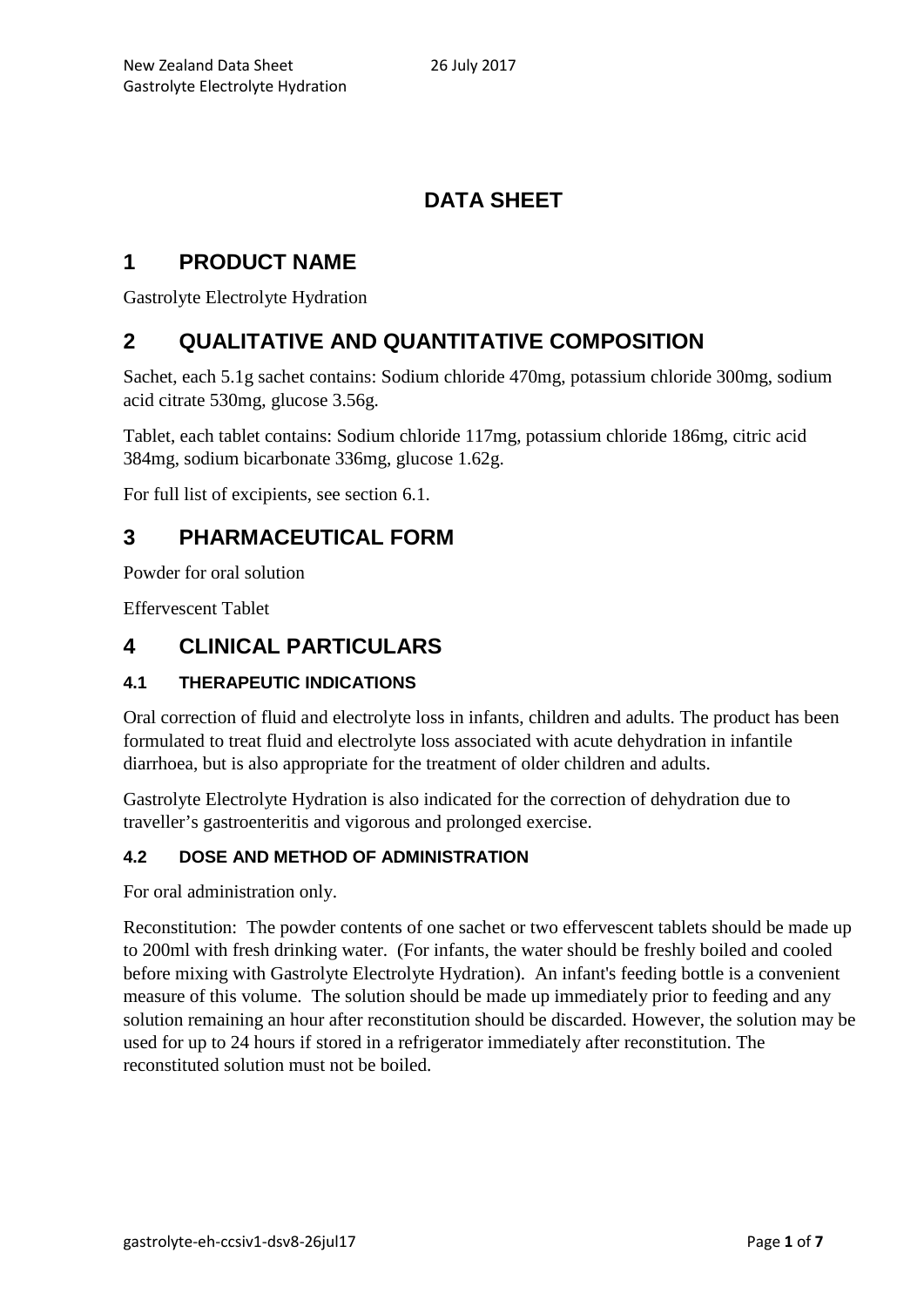Dosage: The volume of reconstituted Gastrolyte Electrolyte Hydration needed per day should be determined by the physician, taking into account the weight of the patient and severity of the condition.

### **Toddlers and older children:**

For toddlers and older children, Gastrolyte Electrolyte Hydration may be given freely until their thirst is satisfied or frequently while diarrhoea persists.

#### **Infants:**

A number of different regimens are recommended for the treatment of infantile diarrhoea, but the basic principle is to provide enough fluid to rehydrate the infant. Further fluid is then given to allow for ongoing losses until the diarrhoea settles. During the first 12-24 hours of rehydration, milk and solid feeds can be omitted, but these should be rapidly reintroduced to avoid malnutrition. Milk feeds may be half-strength initially, but full-strength feeds should be given within 24 hours. If the diarrhoea persists or is worsened by the milk, then the possibility of a temporary intolerance to lactose should be considered. If confirmed, a low lactose formula can then be offered.

Infantile diarrhoea is uncommon in breast-fed infants. However, if treatment with Gastrolyte Electrolyte Hydration becomes necessary, it is suggested that for each feed the chosen regimen is followed such that the infant is given the appropriate volume of Gastrolyte Electrolyte Hydration for that feed and then put to the breast until satisfied. Expression of residual milk from the breasts may be necessary during this period.

In those patients who are vomiting at the start of treatment, it may be advisable to offer very small volumes initially until vomiting is under control. If the vomiting and diarrhoea show no sign of moderating, the patient should be reassessed.

The dosage and regrading schemes are only a general guide and the volume of Gastrolyte Electrolyte Hydration given and the speed of reintroduction of the normal feeds is at the discretion of the physician.

Mild Cases (no dehydration):

During the first 12-24 hours the infant is offered Gastrolyte Electrolyte Hydration solution in the same quantities as are used for the usual feeds. For the next 12 to 24 hours, the infant can be given half strength feeds of the usual formula mixed with an equal volume of water. Following this, full strength feeds should be recommenced. Ordinary solid feeds should be continued throughout.

#### **Dosage**: **Volume of fluid required over 6 hours for the prevention of dehydration**

| Patient's weight (kg) | Volume of Gastrolyte Electrolyte Hydration (mL) in 6 hours |
|-----------------------|------------------------------------------------------------|
|                       | $150 - 210$                                                |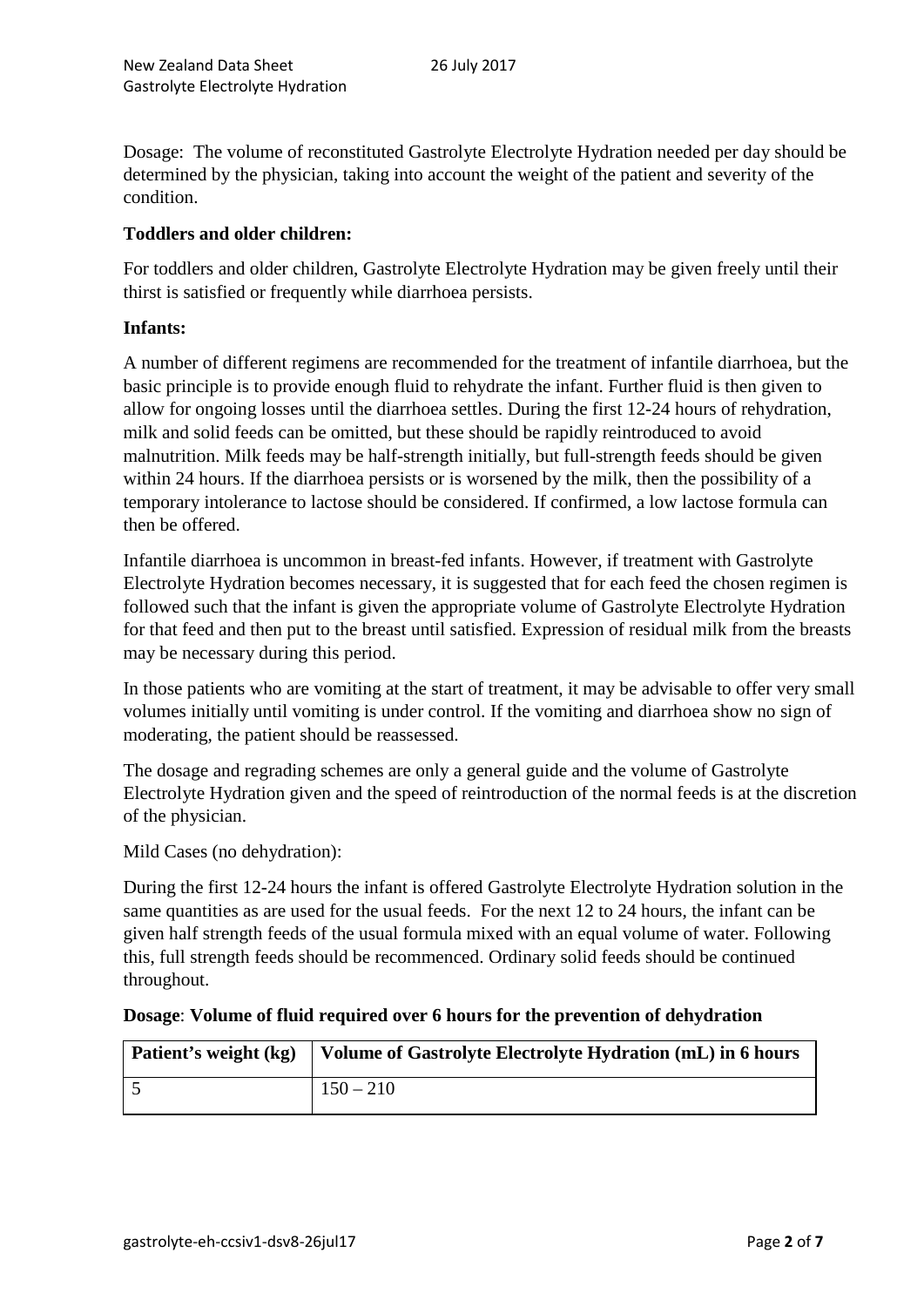| 10 | $300 - 420$  |
|----|--------------|
| 15 | $450 - 630$  |
| 20 | $600 - 840$  |
| 30 | $900 - 1260$ |

For patients over 30kg, fluid replacement should be 5-7mL/kg/hr plus replacement of any additional losses.

#### More Severe Cases (dehydration):

Prompt medical attention should be sought if dehydration is suspected. Signs of dehydration include documented weight loss, reduced urine output, and diminished skin turgor. A suggested regimen for the treatment of infantile diarrhoea with marked dehydration based on bodyweight in kilograms is given.

| Patient's weight (kg) | Volume of Gastrolyte Electrolyte Hydration (mL) in 6 hours |
|-----------------------|------------------------------------------------------------|
|                       | $200 - 400$                                                |
| 10                    | $400 - 800$                                                |
| 15                    | $800 - 1000$                                               |
| 20                    | $900 - 1500$                                               |
| 30                    | $1000 - 2000$                                              |

**Dosage**: **Volume of fluid required over 6 hours for the treatment of dehydration** 

After 6 hours, fluid replacement should be  $5 - 7$  mL/kg/hour plus replacement of any additional losses.

If the condition worsens, or the diarrhoea has not stopped within 6 hours in infants under 6 months, within 12 hours for children under 3 years, 24 hours in children 3-6 years of age or 24-36 hours in children over 6 years of age, or the child has decreased urinary output, the clinician should ensure patients and parents are aware of the risk and early warning signs of dehydration in young children and infants.

If the condition further worsens or fails to improve, IV fluid replacement is required.

### **Dosage: Treatment of dehydration in older children and adults**

|                              | <b>Child</b>                                                     | <b>Adult</b>                                                              |
|------------------------------|------------------------------------------------------------------|---------------------------------------------------------------------------|
| Approx. number<br>of sachets | 1 sachet after each loose motion<br>or 6-12 sachets per 24 hours | 1 or 2 sachets after each loose<br>motion or 8-16 sachets per 24<br>hours |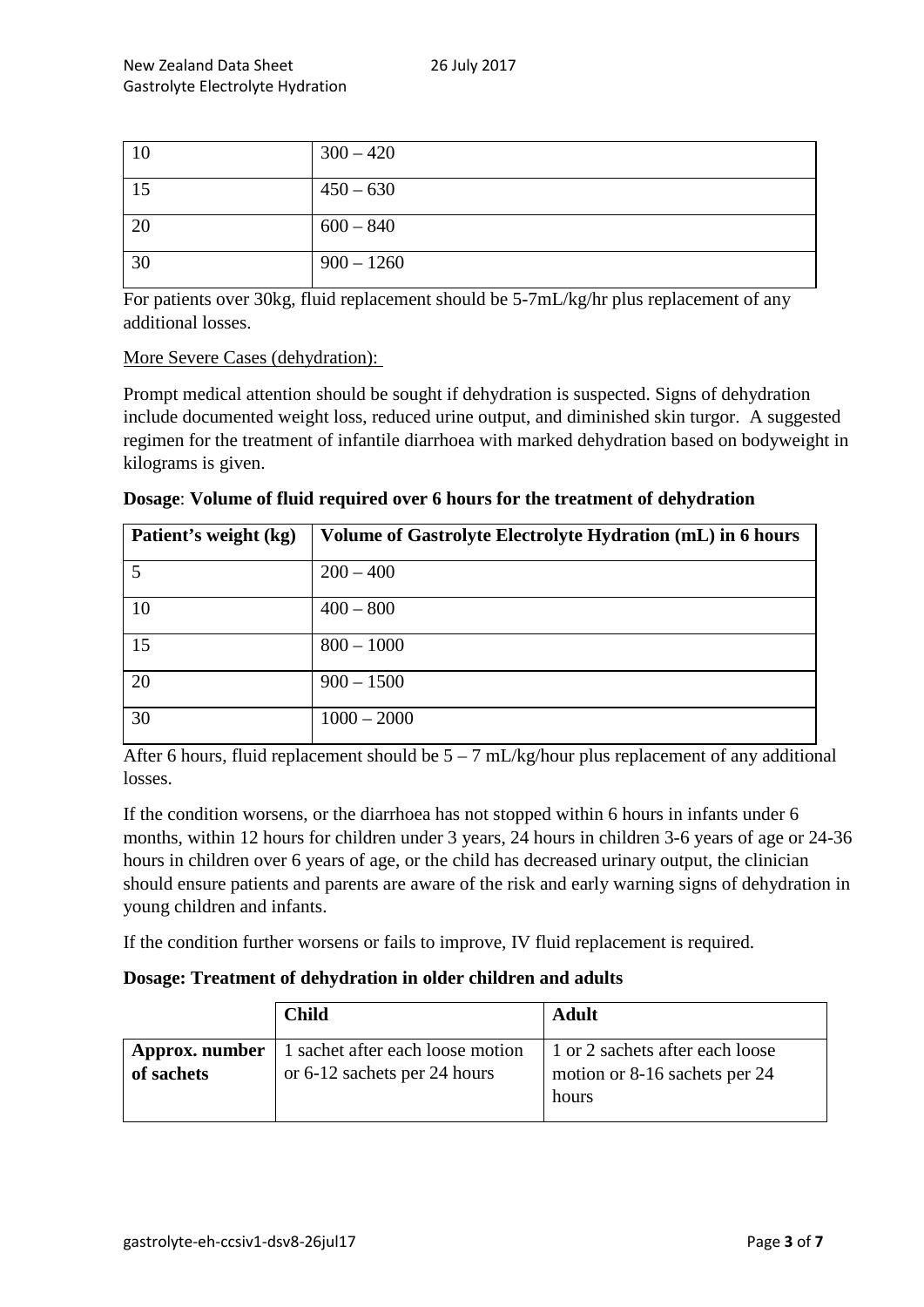| Diet Day1  | Limited food if desired                                                                                                                                                                      |
|------------|----------------------------------------------------------------------------------------------------------------------------------------------------------------------------------------------|
| Diet Day 2 | Gradually return to normal diet by slowly reducing the amount of<br>Gastrolyte Electrolyte Hydration and increasing the amount of food<br>(Light solids at first, e.g. cereals, toast, etc.) |

### **4.3 CONTRAINDICATIONS**

Gastrolyte Electrolyte Hydration should not be used in patients with hypersensitivity to active substances or to any of the excipients.

There may be a number of conditions where treatment with Gastrolyte Electrolyte Hydration will be inappropriate, e.g. intestinal obstruction requiring surgical intervention.

#### **4.4 SPECIAL WARNINGS AND PRECAUTIONS FOR USE**

Use water ONLY to mix Gastrolyte Electrolyte Hydration powder or effervescent tablets. Never dilute with lemonade, soft drinks, cordials or any other fluid than water.

Gastrolyte Electrolyte Hydration powder is available with either sodium saccharin or aspartame as a sweetening agent. Phenylketonurics are warned that this product, in some forms, contains phenylalanine. Please refer to the packaging for information relating to the sweetening agent used.

For oral administration only. The contents of one sachet or two effervescent tablets should always be made up to 200ml with water (the product must not be reconstituted in diluents other than water, e.g. must not be included in milk solutions). A weaker solution than recommended will fail to provide adequate sugar and electrolytes and a stronger solution than recommended may give rise to hypernatraemia. If nausea and vomiting are present with the diarrhoea, small but frequent amounts should be drunk. Intravenous rehydration is required for dehydrated children with shock, very large stool losses (>10mL/kg/hour), severe vomiting that interferes with oral fluid replacement, or glucose malabsorption. Patients with gastroenteritis should be monitored carefully to ensure that their condition does not deteriorate. In particular, young infants may become severely dehydrated in a short time. Patients and/or parents should be advised to seek medical advice if the condition worsens. Gastrolyte Electrolyte Hydration should not be used in infants below the age of 24 months without medical supervision. Clinicians should particularly ensure patients are aware of the risk of dehydration in young children and infants. Early warning signs of impending dehydration should be discussed.

Seek medical advice if diarrhoea persists for more than 6 hours in infants under 6 months, 12 hours in children aged 6 months to 3 years, 24 hours in children aged 3 to 6 years and 24-36 hours in children over 6 years of age and adults.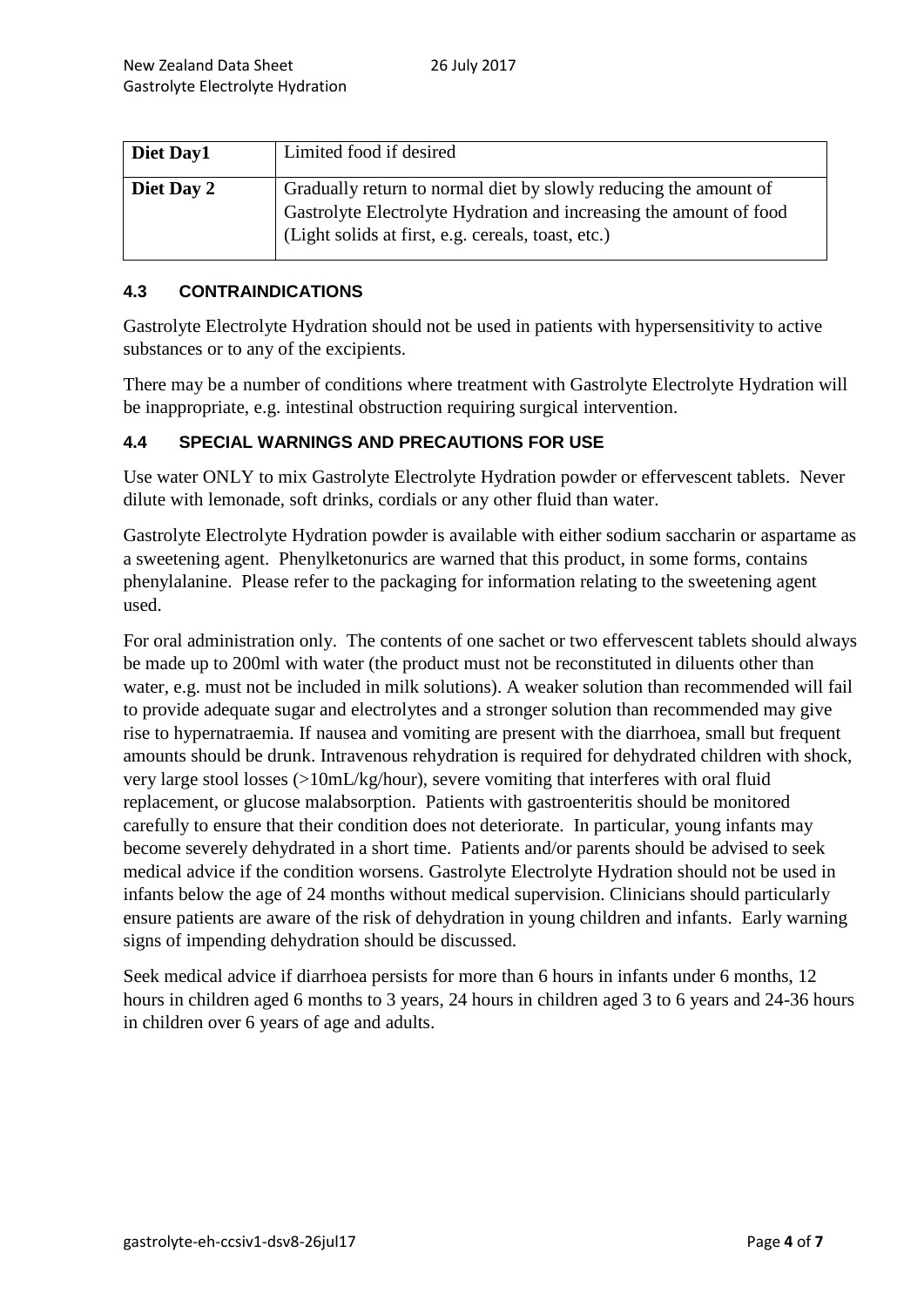Gastrolyte Electrolyte Hydration should not be used for self-treatment by patients with:

- Chronic or persistent diarrhoea
- Liver or kidney disease
- Diabetes
- On low potassium or on low sodium diets
- Intestinal obstruction

The use of Gastrolyte Electrolyte Hydration with these conditions should be supervised by a physician.

## **4.5 INTERACTION WITH OTHER MEDICINES AND OTHER FORMS OF INTERACTION**

No information available

## **4.6 FERTILITY, PREGNANCY AND LACTATION**

There is no contraindication to the use of Gastrolyte Electrolyte Hydration in pregnancy and lactation. However, pregnant or lactating women with gastroenteritis should only use under medical supervision.

## **4.7 EFFECTS ON ABILITY TO DRIVE AND USE MACHINES**

Not applicable

### **4.8 UNDESIRABLE EFFECTS**

None reported.

Reporting suspected adverse reactions is important. It allows continued monitoring of the benefit/risk balance of the medicine. Healthcare professionals are asked to report any suspected adverse reactions to https://nzphvc.otago.ac.nz/reporting/.

## **4.9 OVERDOSE**

In case of significant overdose, serum electrolytes should be evaluated as soon as possible, Appropriate steps should be taken to correct any abnormalities and levels should be monitored until return to normal values. This is particularly important in the very young and in cases of severe hepatic or renal failure.

For information on the management of overdose, contact the New Zealand National Poisons Centre on 0800 POISON (0800 764766).

# **5 PHARMACOLOGICAL PROPERTIES**

## **5.1 PHARMACODYNAMIC PROPERTIES**

Compound sodium chloride and glucose oral powder and effervescent tablet. Total osmolarity is  $240mOsm/L$ .

Sachet: 1 L of made up solution (5 sachets,  $5x200mL$ ) contains sodium (Na<sup>+</sup>) 60mmol, potassium (K+ ) 20mmol, chloride (Cl-) 60mmol, citrate 10mmol and glucose 90mmol.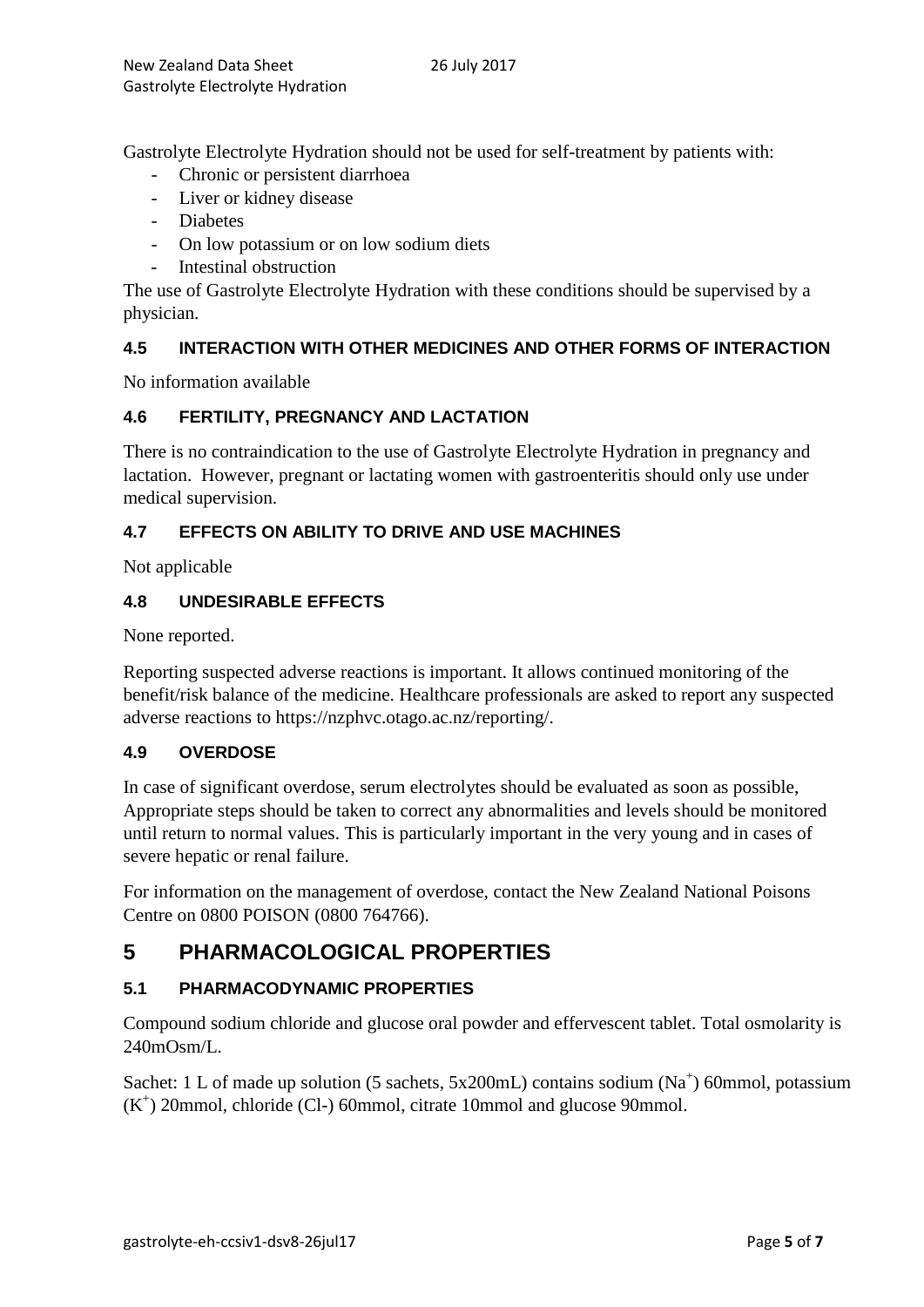Tablet: 1 L of made-up solution (10 tablets,  $5x200mL$  quantities) contains sodium ( $Na<sup>+</sup>$ ) 60mmol, potassium (K<sup>+</sup>) 25mmol, chloride (Cl-) 45mmol, citrate 20mmol and glucose 90mmol.

### **5.2 PHARMACOKINETIC PROPERTIES**

No information available

### **5.3 PRECLINICAL SAFETY DATA**

No information available

## **6 PHARMACEUTICAL PARTICULARS**

### **6.1 LIST OF EXCIPIENTS**

Oral glucose electrolyte preparations

Sachet:silicon dioxide, saccharin sodium, orange flavour

Tablet: saccharin sodium, blackcurrant flavour, lemon flavour, raspberry flavour.

### **6.2 INCOMPATIBILITIES**

No information available

### **6.3 SHELF LIFE**

Sachets and Tablets: 36 months

### **6.4 SPECIAL PRECAUTIONS FOR STORAGE**

Sachets and Tablets: Store at or below 25°C

Sachets and Tablets: Once reconstituted 24 hours if refrigerated, 1 hour if not refrigerated

### **6.5 NATURE AND CONTENTS OF CONTAINER**

Sachets Saccharin: Orange flavour: 5.1g, 10's

Tablets, effervescent: Blackcurrant: 2s & 20's, Lemon and Raspberry flavours: 20's

Reconstitution: The powder contents of one sachet or two effervescent tablets should be made up to 200ml with fresh drinking water. (For infants, the water should be freshly boiled and cooled before mixing with Gastrolyte Electrolyte Hydration). An infant's feeding bottle is a convenient measure of this volume. The solution should be made up immediately prior to feeding

### **6.6 SPECIAL PRECAUTIONS FOR DISPOSAL**

No special requirements

## **7 MEDICINE SCHEDULE**

General Sale